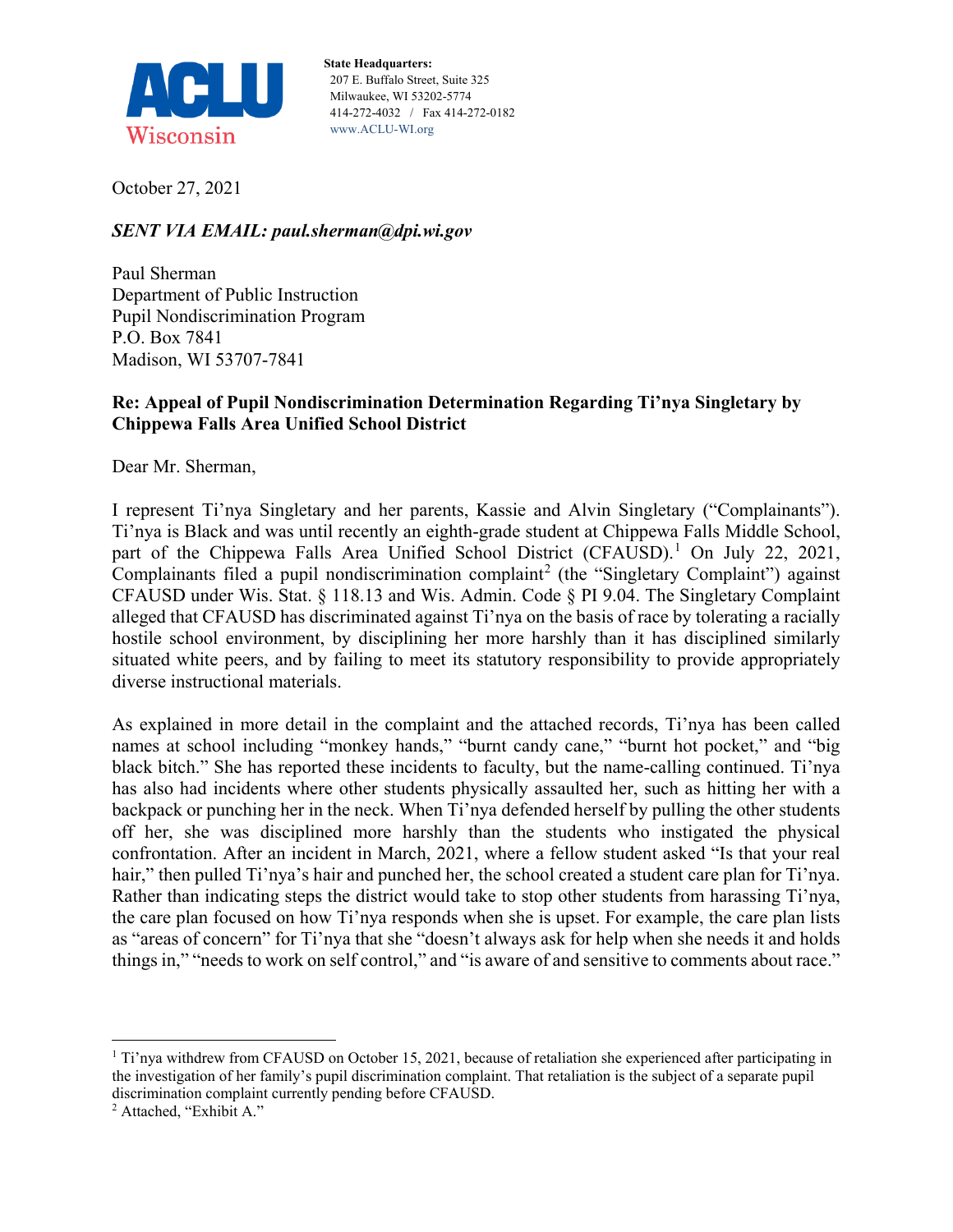As you know, in June 2021, a group of current and former CFAUSD students known as the "Cultivative Coalition" also filed a discrimination complaint against CFAUSD (the "Cultivative Coalition Complaint")<sup>[3](#page-1-0)</sup>, which is the subject of an appeal currently pending before the Department of Public Instruction (DPI) as 21-PDA-04. The Cultivative Coalition Complaint is closely arelated to the Singletary Complaint, as it also alleged that CFAUSD had discriminated and was continuing to discriminate against students on the basis of race and other protected classes by failing to correct a known hostile environment. The Singletary Complaint incorporated by reference the legal discussion in the Cultivative Coalition Complaint. The Singletary complainants and the Cultivative Coalition offered to combine the two complaints into a single investigative process, [4](#page-1-1) but CFAUSD did not act on this suggestion. Complainants also requested that portions of the record from CFAUSD's investigation of the Cultivative Coalition Complaint be considered during the investigation of the Singletary Complaint.<sup>[5](#page-1-2)</sup>

On October 20, 2021, CFAUSD sent a letter<sup>[6](#page-1-3)</sup> notifying Complainants of its final decision regarding their Complaint. The decision was conclusory and included no application of legal standards to evidence. It acknowledged that Ti'nya had experienced a racially hostile environment at school contradicting its finding in the Cultivative Coalition investigation that there was "no evidence" of a racially hostile environment in its schools<sup>[7](#page-1-4)</sup>—but claimed without justification that CFAUSD's response to the environment had been reasonable. The decision also claimed without evidence that there were legitimate, non-discriminatory reasons for the harsh and unequal discipline Ti'nya experienced at school. Finally, the decision claimed without explanation that there was "no evidence" that CFAUSD had failed to meet state standards regarding diversity of instructional materials, but provided no affirmative evidence that CFAUSD was in compliance with those standards.

Pursuant to Wis. Stat. § 118.13 and Wis. Admin. Code § PI 9.08(1)(a), Complainants now appeal CFAUSD's decision. Grounds for this appeal are as follows:

- 1. CFAUSD's finding that it responded reasonably to the hostile environment Ti'nya experienced is not supported by the evidence. Instead, evidence shows that the district failed to stop the harassment, punished her for responding to harassment, and made her responsible for avoiding or tolerating harassment. $8$
- 2. CFAUSD did not adequately investigate whether Ti'nya was disciplined more harshly than similarly situated white students.

<span id="page-1-0"></span> <sup>3</sup> Attached, "Exhibit B."

<span id="page-1-1"></span><sup>4</sup> See Aug. 6 Email to Atty. Jenna Rousseau (attached, "Exhibit C").

<span id="page-1-2"></span><sup>&</sup>lt;sup>5</sup> See Excerpt from Interview of Ti'nya Singletary (attached, "Exhibit D").

<span id="page-1-3"></span><sup>6</sup> Attached, "Exhibit E."

<span id="page-1-4"></span><sup>&</sup>lt;sup>7</sup> See Determination of Cultivative Coalition Complaint (attached, "Exhibit F").

<span id="page-1-5"></span><sup>8</sup> The documentary evidence that Complainants provided to the CFAUSD investigator has been compiled into a single PDF file which is attached as "Exhibit G." Other evidence includes six audio recordings of conversations between Complainants and CFAUSD staff, which will be provided to DPI in separate emails.